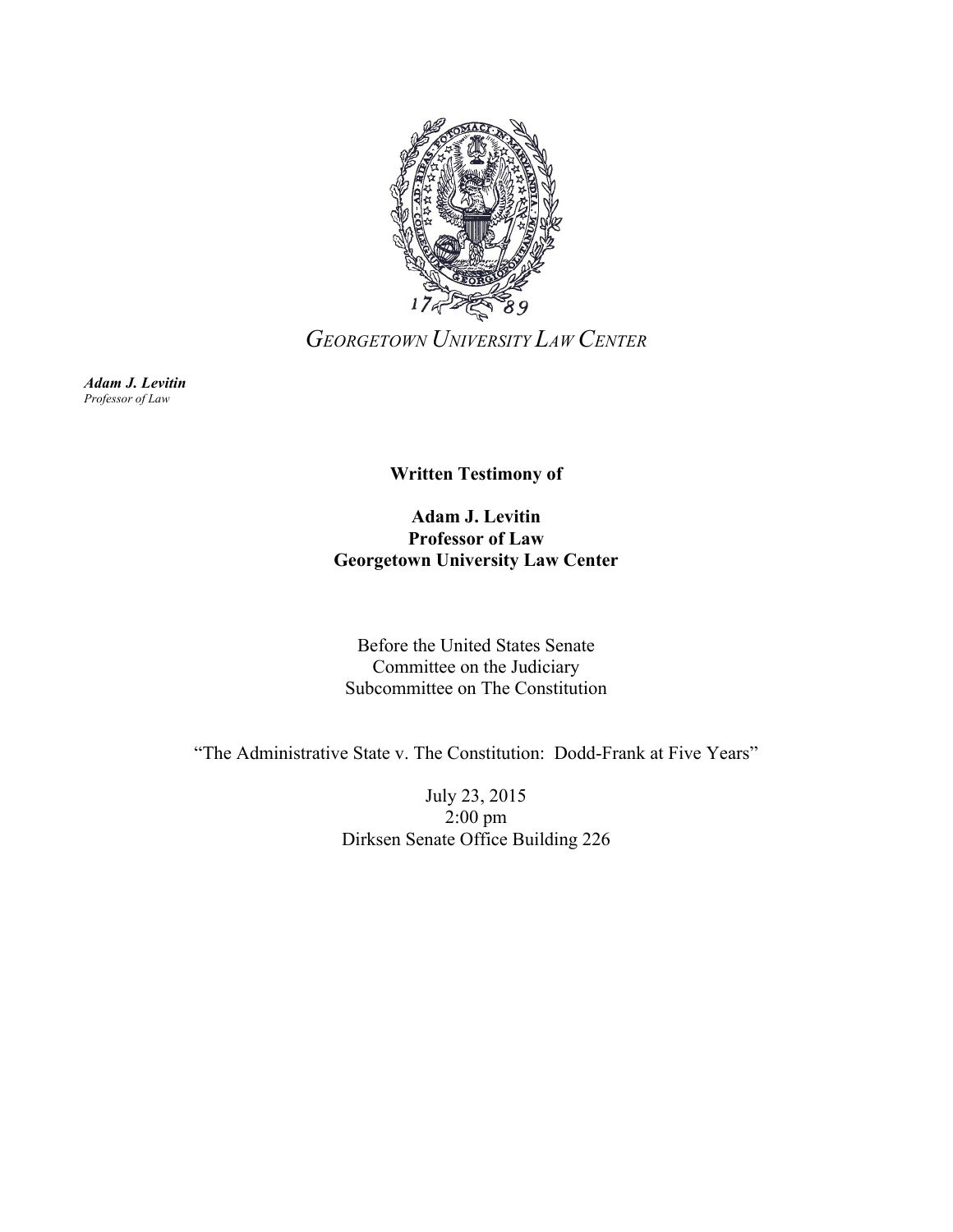**Adam J. Levitin** is a Professor of Law at the Georgetown University Law Center, in Washington, D.C., where he teaches courses in financial regulation, structured finance, contracts, bankruptcy, and commercial law. Among his publications is *Financial Restructuring: Business Bankruptcy in the Modern Commercial World* (Wolters Kluwer 2015).

Professor Levitin has previously served as the Bruce W. Nichols Visiting Professor of Law at Harvard Law School, as the Robert Zinman Scholar in Residence at the American Bankruptcy Institute, and as Special Counsel to the Congressional Oversight Panel supervising the Troubled Asset Relief Program (TARP). Professor Levitin currently serves on Consumer Financial Protection Bureau's Consumer Advisory Board.

Before joining the Georgetown faculty, Professor Levitin practiced in the Business Finance & Restructuring Department of Weil, Gotshal & Manges, LLP in New York, and served as law clerk to the Honorable Jane R. Roth on the United States Court of Appeals for the Third Circuit.

Professor Levitin holds a J.D. from Harvard Law School, an M.Phil and an A.M. from Columbia University, and an A.B. from Harvard College. In 2013 he was awarded the American Law Institute's Young Scholar's Medal.

Professor Levitin has not received any federal grants or any compensation in connection with his testimony, and he is not testifying on behalf of any organization. The views expressed in his testimony are solely his own.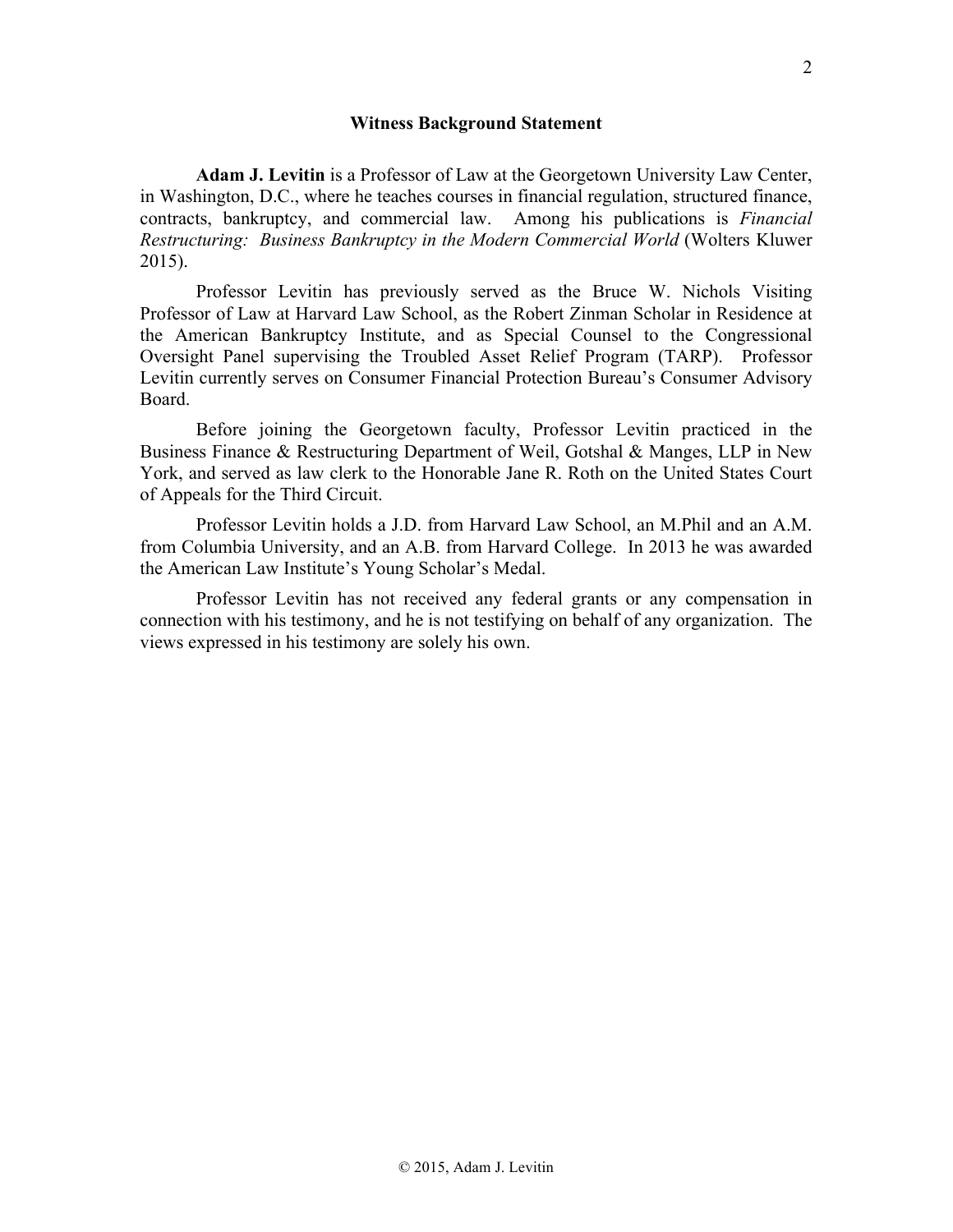Good afternoon. Thank you for inviting me to testify at this hearing. My name is Adam Levitin. I am a Professor of Law at the Georgetown University, where I teach courses in financial regulation and bankruptcy, among other topics. I also serve on the Consumer Financial Protection Bureau's statutory Consumer Advisory Board. I am here today solely as an academic who studies financial regulation and insolvency and am not testifying on behalf of the CFPB or its Consumer Advisory Board.

This hearing is on the constitutionality of the Dodd-Frank Wall Street Reform and Consumer Protection Act. Simply put, there is no credible constitutional problem with the Dodd-Frank Act. Not surprisingly, none of the litigation challenges to the core provisions of Dodd-Frank have even gotten to first base within the legal system.<sup>1</sup> While the Dodd-Frank Act does create some novel administrative structures, the financial regulatory world already has a unique bestiary of regulatory agencies that do not neatly conform to hornbook administrative law paradigms. Somehow none of these agencies have previously caused constitutional consternation—the Office of the Comptroller of the Currency, for example, has been around for over 150 years without a constitutional challenge despite being equivalently sheltered from Presidential and Congressional control as today's bugbear, the Consumer Financial Protection Bureau (CFPB).

So let's be clear what the real issue is behind constitutional challenges to the Dodd-Frank Act. The issue is not principled concerns about the constitutionality of the CFPB's particular structure or Financial Stability Oversight Council (FSOC) authority. The issue is that certain businesses do not want to be subject to regulatory oversight and are opposed to a CFPB of any shape or form. These businesses want to be able to continue profiting from sharp practices against their customers or being too-big-to-fail without being answerable to anyone. The Constitution is not being invoked in any sort of principled way to protect fundamental liberties, but is instead, being cited as part of a campaign to preserve corporate profits.

Professor Rao—one of the witnesses called by the Majority—herself recognizes this broader goal of constitutional challenges to the Dodd-Frank Act in her scholarship. Professor Rao argues that any constitutional problems with the CFPB's structure can be remedied by interpreting the removal provision for the CFPB Director as being "at will."<sup>2</sup> At will removal is a remedy that keeps the basic structure and function of the Bureau intact. In contrast, the remedy sought in the litigation brought by Ambassador Gray another Majority witness—is an injunction against the CFPB's operations altogether. Professor Rao rightly notes that the remedy sought by Ambassador Gray indicates that the real goal of his litigation is the elimination of the CFPB: "No doubt eliminating the

<sup>&</sup>lt;sup>1</sup> An SEC rulemaking implementing the Dodd-Frank Act's conflicts minerals disclosure requirement was struck down by the D.C. Circuit as violating the First Amendment, Nat'l Ass'n of Mfrs. v. SEC, 748 F.3d 359 (D.C. Cir. 2014), but a subsequent en banc ruling by the D.C. Circuit expressly overturned the basis for that opinion, Am. Meat Inst. v. United States Dept. of Agric., 760 F.3d 18, 22-23 (D.C. Cir. 2014), and has granted a rehearing on the conflicts minerals rule.<br><sup>2</sup> Neomi Rao, *Removal: Necessary and Sufficient for Presidential Control*, 65 ALA. L. REV. 1205, 1272-73

<sup>(2014).</sup> I disagree with Professor Rao's analysis that there are constitutional problems, but that is beside the point.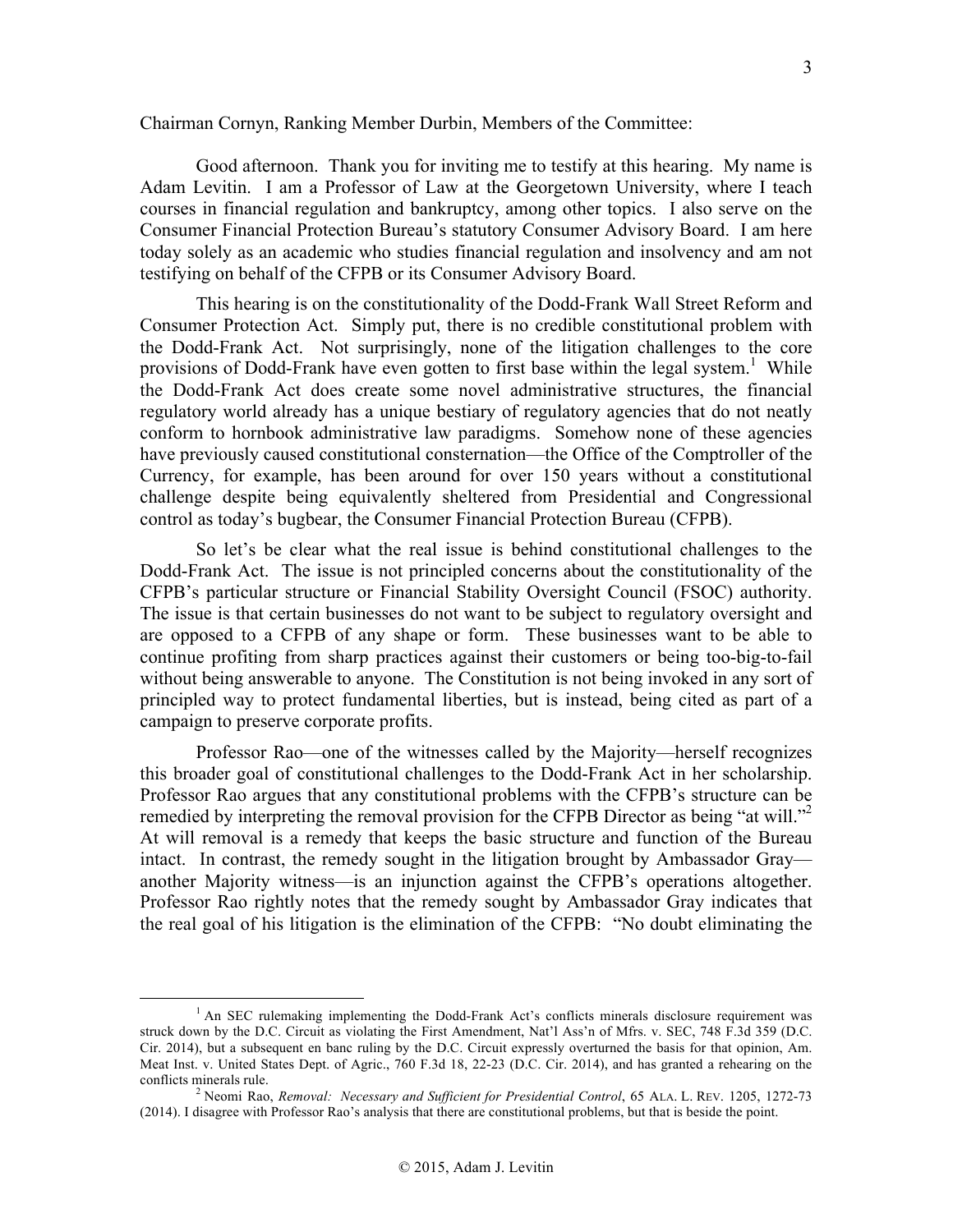CFPB and its functions is at least partly at issue for many politicians and for some of the parties initiating this lawsuit."<sup>3</sup>

#### **I. THE CONSTITUTIONALITY OF THE DODD-FRANK ACT**

To date there have been several lawsuits challenging the constitutionality of core parts of the Dodd-Frank Act.<sup>4</sup> None of these suits have received favorable rulings from the courts. While they have generally been dismissed on procedural grounds like standing and ripeness, courts have given no indication that there is ultimately merit to the suits, and few scholars (all of whom happen to have impeccable conservative movement credentials) have even suggested that there might be constitutional problems with the statute. Moreover, even those who do see constitutional problems in the Dodd-Frank Act find them to be narrow and capable of being remedied by targeted judicial interpretation, rather than requiring the wholesale demolition of the financial regulatory system.<sup>5</sup>

Those constitutional challenges to the Dodd-Frank Act have largely focused on three issues: the status of the Consumer Financial Protection Bureau, the status of the Financial Stability Oversight Council, and the Title II Orderly Liquidation Authority given to the FDIC. I will review these issues briefly before turning to the benefits of the Dodd-Frank Act, which should not be overlooked when considering its merits.

### *A. The Consumer Financial Protection Bureau*

The CFPB is an independent bureau within the Board of Governors of the Federal Reserve System. While the CFPB is technically part of the Federal Reserve, the CFPB has complete regulatory independence from the Board of Governors of the Federal Reserve. $6$  The CFPB is headed by a single Director appointed by the President with the advice and consent of the Senate.<sup>7</sup> The CFPB Director is appointed for a five-year term and is removable only for cause, $8$  a status long-held to be acceptable for independent agencies.<sup>9</sup>

<sup>3</sup> *Id.* at 1273. <sup>4</sup> *See, e.g.*, State Nat. Bank of Big Spring v. Lew, 958 F. Supp. 2d 127 (D.D.C. 2013) (dismissing constitutional challenges to Dodd-Frank Titles I, II and X on standing/ripeness grounds; currently on appeal to D.C. Circuit); CFPB v. Morgan Drexen, Inc., 60 F. Supp. 3d 1082 (C.D. Cal. 2014) (rejecting arguments about unconstitutionality of CFPB); Morgan Drexen, Inc. v. Consumer Fin. Prot. Bureau, 979 F. Supp. 104 (D.D.C. 2013) (memo.op.), *affirmed* Morgan Drexen, Inc. v. Consumer Fin. Prot. Bureau, 785 F.3d 684 (D.C. Cir. 2015) (affirming dismissal of constitutional challenge to the CFPB based on lack of standing); Illinois v. Alta Colleges, Inc. 2014 U.S. Dist. LEXIS 123053 (N.D. Ill. Sept. 4, 2014) (rejecting arguments about unconstitutionality of CFPB); Illinois v. CMK Investments, Inc., 2015 U.S. Dist. LEXIS 84277 (N.D. Ill. June 30, 2015) (rejecting arguments about unconstitutionality of CFPB); CFPB v. ITT Educ. Servs., Inc., 2015 WL 1013508 (S.D. Ind. Mar. 6, 2015) (rejecting arguments about unconstitutionality of CFPB); TCF Nat. Bank v. Bernanke, 643 F.3d 1158 ( $8<sup>th</sup>$  Cir. 2011) (affirming dismissal of suit seeking preliminary injunction of Fed rule imposing debit card fee regulations because of takings, due process and equal protection concerns).

<sup>&</sup>lt;sup>5</sup> Rao, *supra* note 2, at 1272-73.<br>
<sup>6</sup> 12 U.S.C. §§ 1012(c)(2), 5491(a).<br>
<sup>7</sup> Id. § 5491(b)(2).

 ${}^{8}$  *Id.* § 5491(c)(1)–(3) ("Removal for cause. The President may remove the Director for inefficiency, neglect of duty, or malfeasance in office.").

See Humphrey's Ex'r v. United States, 295 U.S. 602, 629 (1935) (holding that removal of officers of independent agencies may be restricted to "for cause" removal).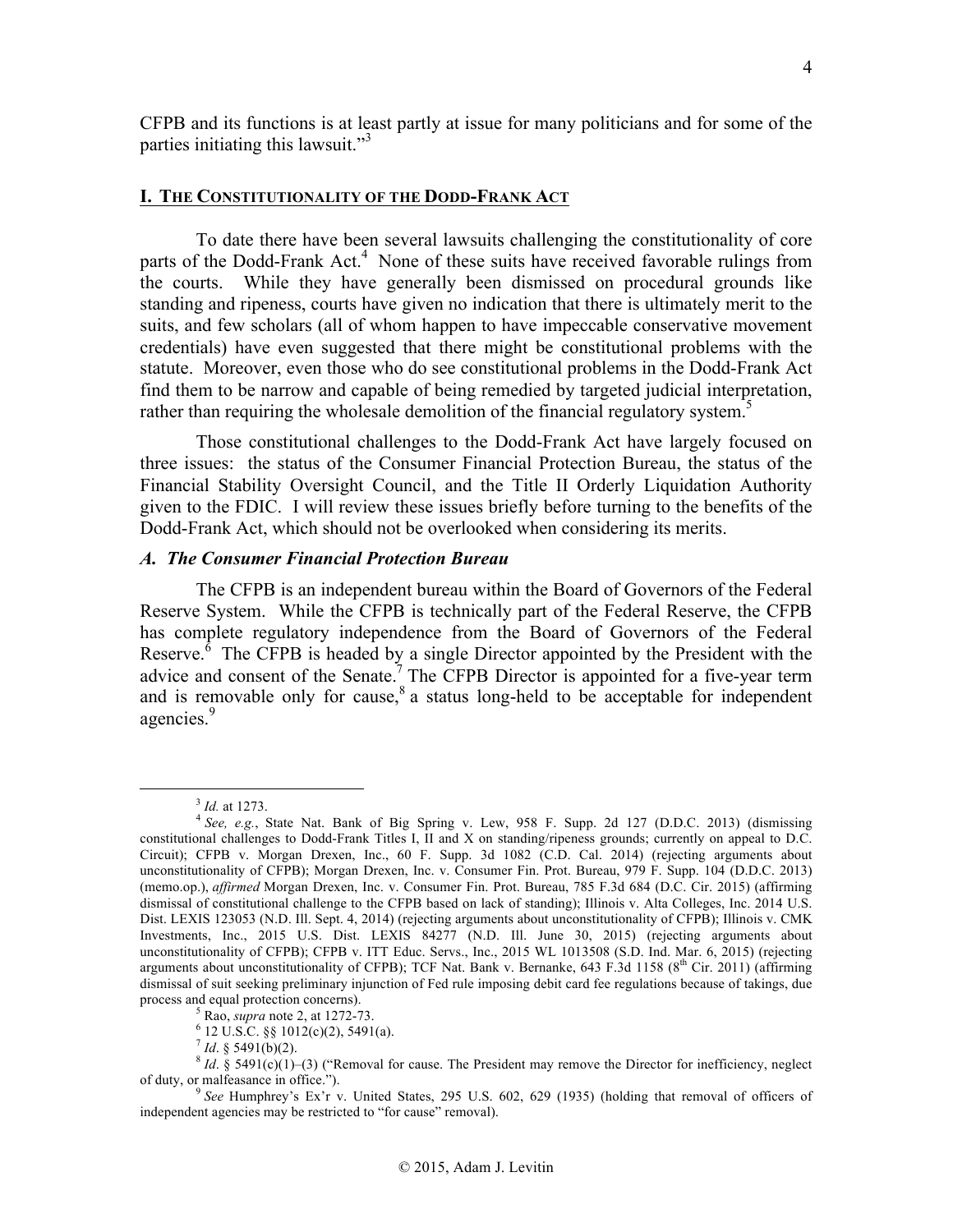The CFPB is not funded through the congressional appropriations process.<sup>10</sup> Instead, the CFPB is funded by the Fed, which must transfer to the CFPB an inflationadjusted sum equal to 12% of the Federal Reserve's 2009 annual operating expenses.<sup>11</sup> By exempting the CFPB's budget from appropriations, Congress ensured that the CFPB's ability to protect the financial security of American families is not subject to the opaque horse-trading and hostage-taking of the appropriations process.

While the CFPB's budget is not determined by congressional appropriations, neither are the budgets of other federal bank regulators. There are no appropriations for the OCC, the FDIC, the Federal Reserve Board, and the NCUA. These agencies set their budgets based on the fees they charge regulated institutions, which means they can increase their budgets on their own. In contrast, the CFPB's budget is subject to a cap. 12 The CFPB is also the only federal financial regulatory subject to an annual audit by the Government Accounting Office.<sup>13</sup>

Although Congress does not possess the usual power of the purse over the CFPB, the Constitution does not mandate such control, and, in any event, important restrictions exist on the CFPB's actions. First and foremost, general administrative law rules apply. The CFPB is bound by both its statutory authorities and the Administrative Procedure Act. The CFPB is also required to submit significant rulemakings to the White House's Office of Information and Regulatory Affairs (OIRA) for pre-proposal review as part of the Small Business Regulatory Enforcement Fairness Act (SBREFA). This is a privilege the CFPB shares with only two other agencies, the EPA and OSHA. No other financial regulator is required to submit rulemakings to SBREFA review panels. Additionally, all CFPB rulemakings are potentially subject to a veto by the Financial Stability Oversight Counsel (FSOC).<sup>14</sup> No other federal agency has its rulemakings subject to such an FSOC veto.

There are also restrictions on specific CFPB authorities. The CFPB is required to make particular findings in order to exercise its authority to restrict or prohibit acts and practices as unfair, deceptive, or abusive.15 The CFPB is also prohibited from imposing

<sup>&</sup>lt;sup>10</sup> *Id.* § 5497(a)(2)(C).<br><sup>11</sup> *Id.* 85497(a)(1)–(2). The CFPB may also receive an additional appropriation of up to \$200 million annually for its first five years of operations. *Id.* § 5497(e)(2). Additionally, civil penalties obtained by the CFPB that are not used for compensation of victims of consumer financial protection law violations may be used to fund consumer education and financial literacy programs. *Id.* § 5497(d). The Federal Reserve's 2009 operating expenses were \$3.649 billion. BD. OF GOVERNORS OF THE FED. RESERVE SYS., 96TH ANNUAL REPORT 186–87 (2009) *available at*  http://www.federalreserve.gov/ boarddocs/rptcongress/annual09/pdf/ar09.pdf. Therefore, the CFPB's annual budget is \$437.88 million, adjusted for inflation annually according to the Bureau of Labor Statistics' employment cost index for total compensation for State and local government workers. 12 U.S.C.  $\S$  5497(a)(2)(B). To the extent that this inflation adjustment measure often lags real inflation, the CFPB's real spending power will decline over time. On the other hand, unused excess funds transferred from the Federal Reserve are not returned to the Treasury, but are instead invested for the CFPB, which may draw on the funds in the future. *Id.* §§ 5497(b)(3), (c)(2).

<sup>&</sup>lt;sup>12</sup> *Id.* § 5497(a)(2).<br><sup>13</sup> *Id.* § 5497(a)(5)(A).<br><sup>14</sup> 12 U.S.C. § 5513.<br><sup>15</sup> 12 U.S.C. §§ 5531, 5536. Contrary to claims that the "abusive" power, 12 U.S.C. § 5531(d) is an unfettered grant of discretion, it is actually fairly detailed in terms of providing four situations in which the CFPB can prohibit or restrict an act or practice as "abusive." Indeed, the "abusive" standard seems quite similar to the Federal Trade Commission's pre-1980 interpretation of "unfair" under section 5 of the FTC Act. *See S*tatement of Basis and Purpose of Trade Regulation Rule 408, Unfair or Deceptive Advertising and Labeling of Cigarettes in Relation to the Health Hazards of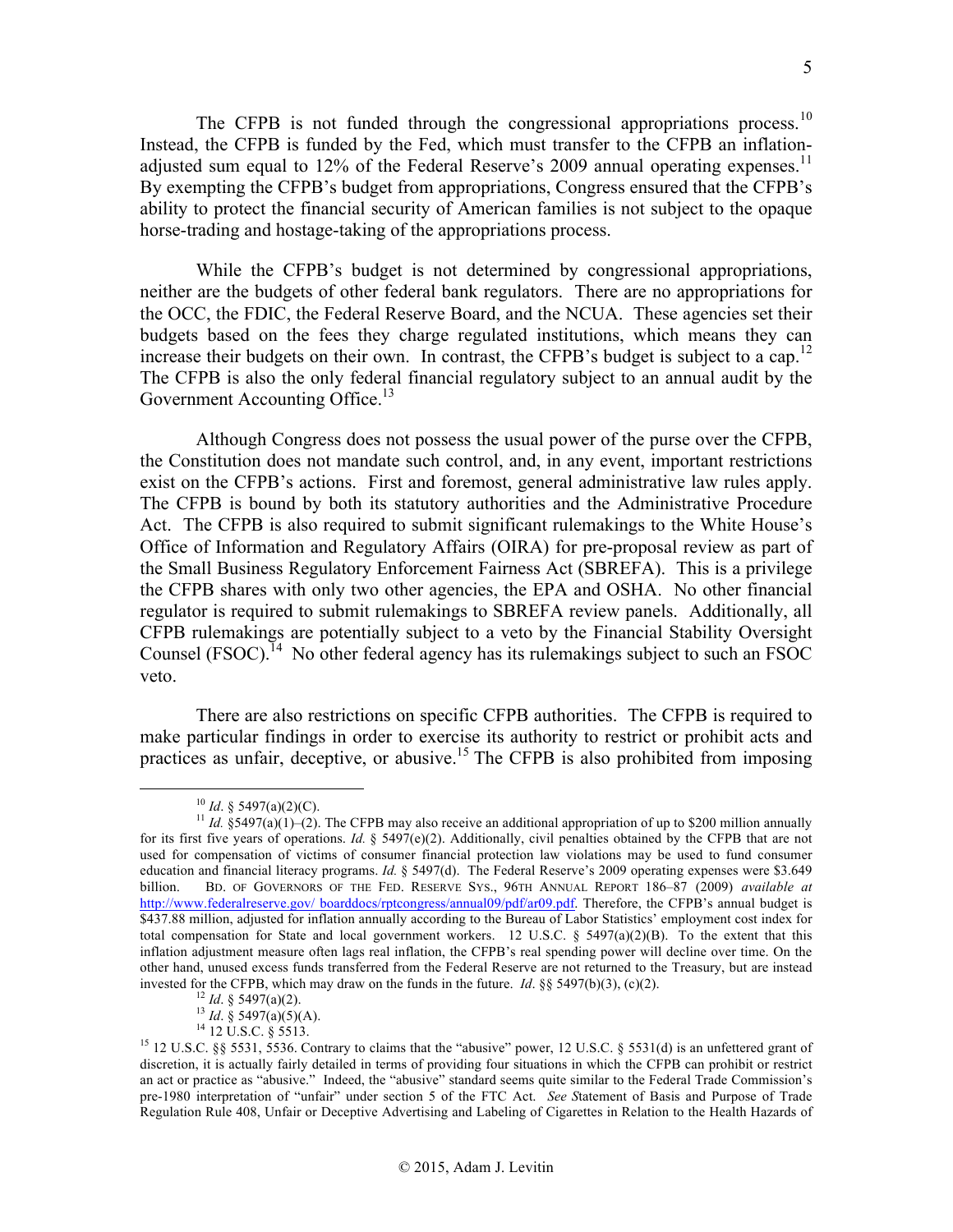usury caps<sup>16</sup> and from regulating non-financial businesses.<sup>17</sup>

Second, despite its freedom from the congressional appropriations process, the CFPB is subject to considerable oversight from Congress. The CFPB Director must make periodic reports to Congress and appear before congressional committees, which can exercise considerable moral suasion.<sup>18</sup> In the four years that the CFPB has been in existence, its senior officials have testified before Congress fifty-five times.<sup>19</sup> The Congressional Review Act enables Congress to override specific CFPB rulemakings on a simple majority basis.<sup>20</sup> And Congress is always free to amend title X of the Dodd-Frank Act and change the powers and structures of the CFPB.

The CFPB is also subject to moral suasion from the executive branch. Although the President may only dismiss the Director for cause, such limitations are not unique among financial regulatory agencies, and history suggests there are few individuals that would refuse a Presidential request to resign even if they were within their legal rights to do so.

Table 1 shows in succinct form a comparison between the structural restrictions on the CFPB and that of certain other federal regulatory agencies. What should be apparent is that there is far greater oversight for the CFPB than there is for the other federal bank regulators—OCC, the Fed, and the FDIC—or for the SEC.

 Smoking. 29 Fed. Reg. 8355 (1964). This interpretation withstood Supreme Court review. *See* FTC v. Sperry & Hutchinson, 405 U.S. 233 (1972).<br>
<sup>16</sup> 12 U.S.C. § 5517(o).<br>
<sup>17</sup> *Id.* § 5517(a).<br>
<sup>18</sup> *Id.* § 5496(a)–(b).<br>
<sup>19</sup> CFPB, Consumer Financial Protection Bureau by the Numbers, July 15, 2015, *at* 

http://files.consumerfinance.gov/f/201507\_cfpb\_factsheet-by-the-numbers.pdf. <sup>20</sup> 5 U.S.C. §§ 801–808 (2006).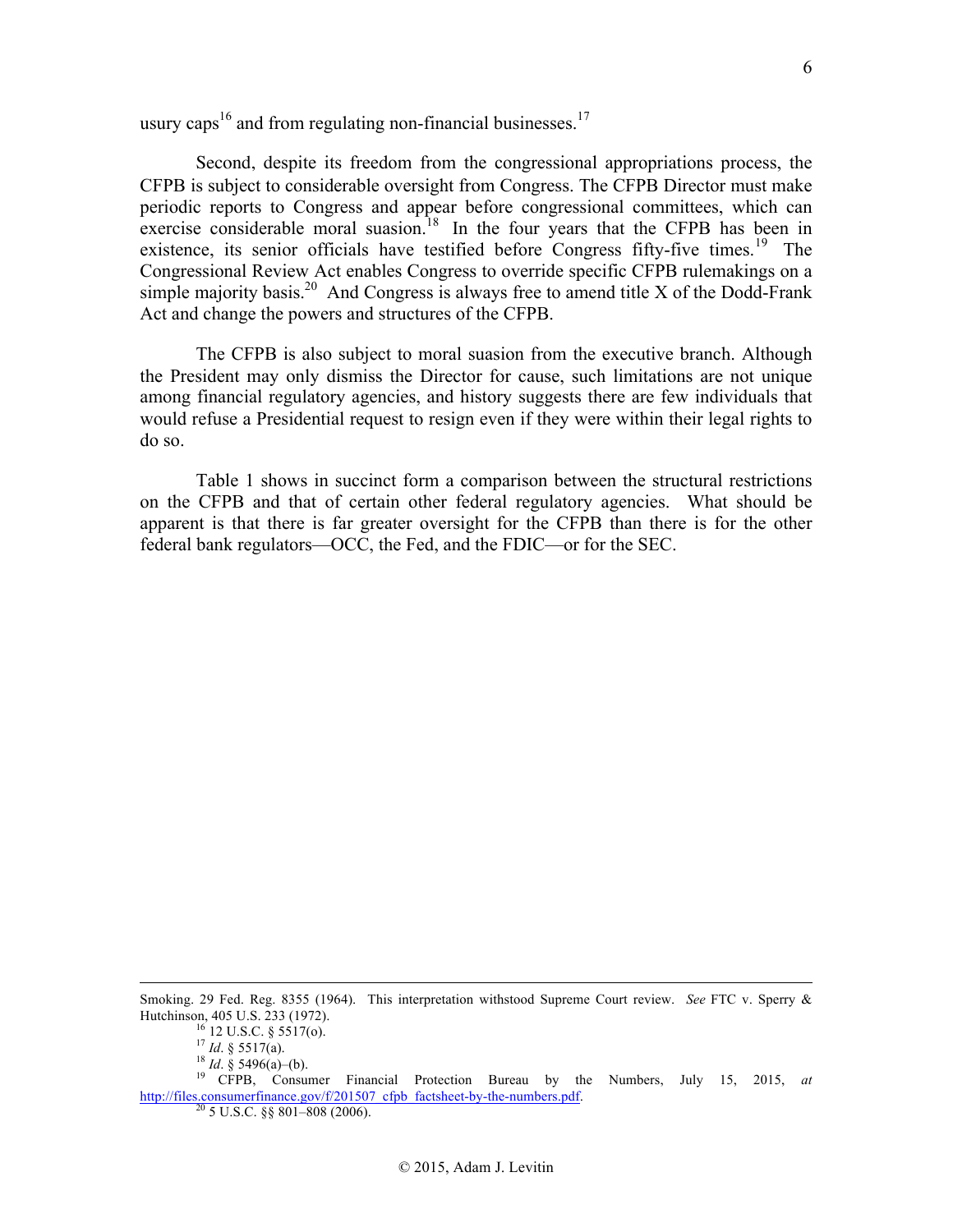|                                                                | <b>EPA</b> | <b>FDIC</b> | <b>FRB</b> | <b>FTC</b> | <b>OCC</b> | <b>SEC</b> | <b>SSA</b> | <b>CFPB</b> |
|----------------------------------------------------------------|------------|-------------|------------|------------|------------|------------|------------|-------------|
| <b>APA Rulemaking</b>                                          | <b>YES</b> | YES         | <b>YES</b> | <b>YES</b> | <b>YES</b> | <b>YES</b> | <b>YES</b> | <b>YES</b>  |
| <b>APA Adjudication</b>                                        | <b>YES</b> | YES         | <b>YES</b> | <b>YES</b> | <b>YES</b> | <b>YES</b> | <b>YES</b> | <b>YES</b>  |
| <b>Budget Subject to Appropriations</b>                        | <b>YES</b> |             |            | <b>YES</b> |            | <b>YES</b> | <b>YES</b> |             |
| <b>Budget Capped</b>                                           |            |             |            |            |            |            |            | <b>YES</b>  |
| <b>OIRA Review of Economically Significant Regulations</b>     | <b>YES</b> |             |            |            |            |            | <b>YES</b> |             |
| <b>OIRA SBREFA Review</b>                                      | <b>YES</b> |             |            |            |            |            |            | <b>YES</b>  |
| <b>Statutory Cost-Benefit Analysis for Certain Regulations</b> |            |             |            | <b>YES</b> |            | <b>YES</b> |            | <b>YES</b>  |
| <b>FSOC Veto</b>                                               |            |             |            |            |            |            |            | <b>YES</b>  |
| <b>Annual GAO Audit</b>                                        |            |             |            |            |            |            |            | <b>YES</b>  |
| Term in Office <5 Years                                        | <b>YES</b> |             |            |            |            |            |            |             |
| <b>5-member Commission</b>                                     |            | <b>YES</b>  | <b>YES</b> | <b>YES</b> |            | <b>YES</b> |            |             |
| <b>Bipartisan Representation Requirement</b>                   |            | <b>YES</b>  |            | <b>YES</b> |            |            |            |             |
| <b>Presidential Removal without Cause</b>                      | <b>YES</b> |             |            |            | ς          |            |            |             |
| <b>Congressional Oversight</b>                                 | <b>YES</b> | YES         | <b>YES</b> | <b>YES</b> | <b>YES</b> | <b>YES</b> | <b>YES</b> | <b>YES</b>  |
| <b>Congressional Review Act Override of Rulemakings</b>        | <b>YES</b> | YES         | <b>YES</b> | <b>YES</b> | <b>YES</b> | <b>YES</b> | <b>YES</b> | <b>YES</b>  |
| <b>Moral Suasion by Administration</b>                         | <b>YES</b> | YES         | 7          | <b>YES</b> | <b>YES</b> | <b>YES</b> | <b>YES</b> | <b>YES</b>  |

**TABLE 1. COMPARISON OF OVERSIGHT OF CFPB AND OTHER AGENCIES**<sup>21</sup>

All told, the CFPB was deliberately designed to have a degree of political insulation in order to protect it from the financial regulatory industry's concentrated interest in deregulation, but it is not totally insulated from political control. While its particular form is novel, it does not raise any acute constitutional issues. Nothing in the Constitution prohibits some degree of political insulation so long as either a regulatory agency is ultimately subject to a meaningful check from one of the branches of government.

If there are constitutional issues with the CFPB, they are not the ones raised so far in litigation. Instead, they relate to the constitutionality of the OIRA SBREFA review for the CFPB, and the FSOC veto over the CFPB. Both the SBREFA review and FSOC veto raise separation of powers issues because they involve an executive agency or a council that includes executive agency officers having the ability to impede or actually veto a rulemaking by an independent agency. Notably, critics of the CFPB's constitutionality have not raised these concerns, which, if addressed, would unbind, rather than muzzle the CFPB. The CFPB has long been politically unpopular with the less reputable part of the financial services industry, but that does not mean there is a constitutional issue with the agency.

# *B. The Financial Stability Oversight Council*

Title I of the Dodd-Frank Act created the Financial Stability Oversight Council (FSOC).22 The FSOC is charged with identifying systemic financial stability risks and taking appropriate action to address the risks. The FSOC consists of ten voting members—the heads of the various federal financial regulatory agencies as well as an

 $21$  A memorandum opinion from the Department of Justice's Office of Legal Counsel assumes as a passing point that the OTS Director (and presumably the Comptroller of the Currency) serves at the pleasure of the President, but the United States Code is silent on the matter. *See* Memorandum Opinion from the Gen. Counsel, Dep't of the Treasury, and Chief Counsel, Office of Thrift Supervision on Post Employment Restriction of 12 U.S.C. § 1812(e) (Sept. 4, 2001), *available at* http://www.justice.gov/olc/2001/otspost2.pdf. The OCC was subject to OIRA review of economically significant regulations prior to 2011.<br><sup>22</sup> 12 U.S.C. § 5321.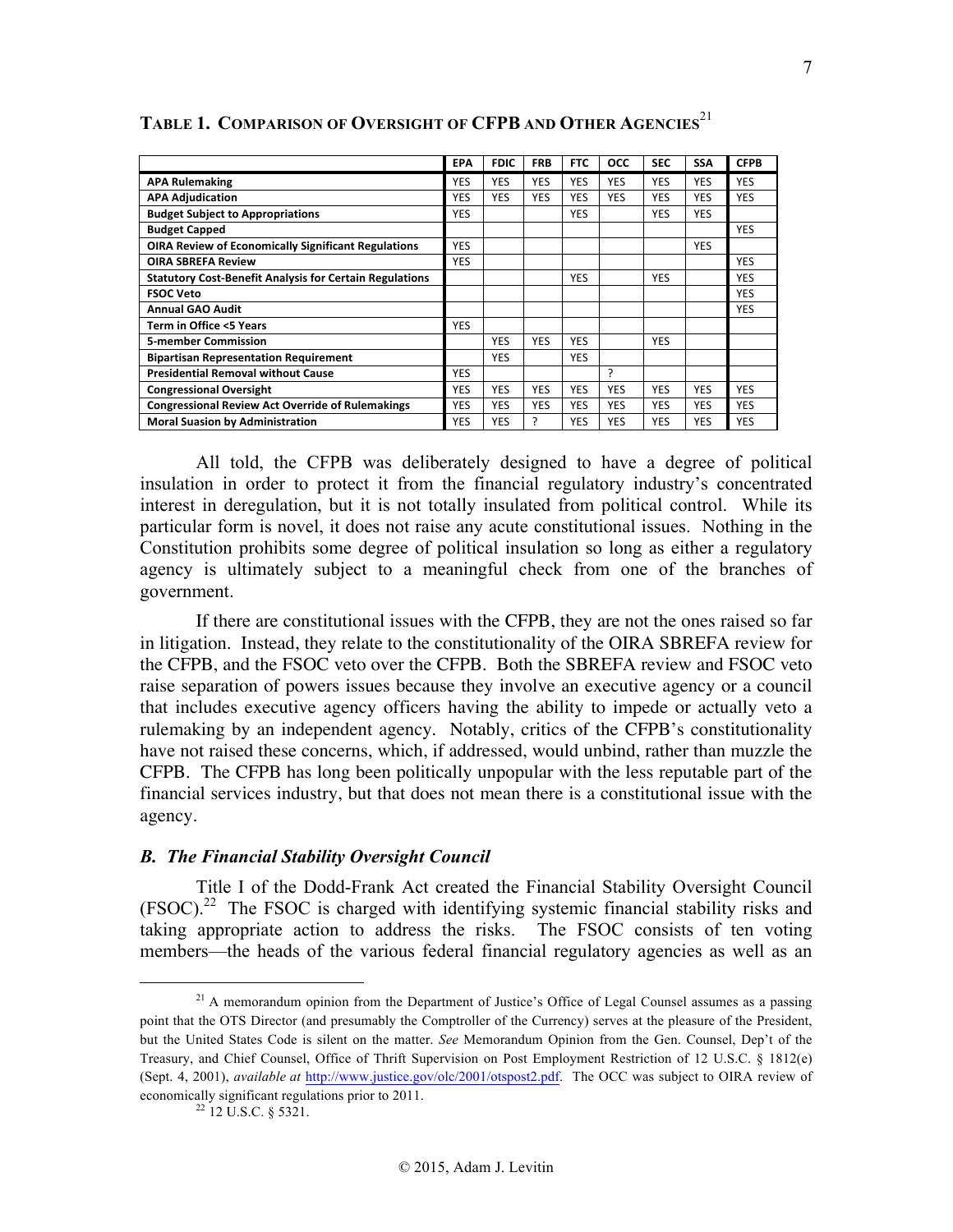independent insurance expert appointed by the President with advice and consent of the sent—and five non-voting members, and is chaired by the Treasury Secretary.<sup>23</sup> The FSOC is authorized to designate certain "nonbank financial companies" as "systemically important financial institutions" (SIFIs) upon a two-thirds vote, including the affirmative vote of the Treasury Secretary.<sup>24</sup> SIFI designation is based on an analysis of eleven enumerated factors that contribute to a determination that "material financial distress at the U.S. nonbank financial company, or the nature, scope, size, scale, concentration, interconnectedness, or mix of the activities of the U.S. nonbank financial company, could pose a threat to the financial stability of the United States."<sup>25</sup>

If a firm is designated as a SIFI, it "will be subject to supervision by the Federal Reserve Board and more stringent government regulation in the form of prudential standards and early remediation requirements established by the Board."<sup>26</sup> SIFI designation is based on notice and a hearing, and is subject to judicial review on an arbitrary and capricious standard. $27$ 

The FSOC's authority has been challenged in *State National Bank v. Lew* (for which Majority witness Ambassador Grey is plaintiffs' counsel) arguing that the FSOC raises separation of powers problems because it "has sweeping and unprecedented discretion to choose which nonbank financial companies to designate as 'systematically important," which is not limited by any meaningful statutory directives."

The FSOC's structure as an inter-regulatory council that combines both executive and independent agencies (as well as a non-agency member) is certainly novel. But that structure does not raise meaningful concerns about unfettered discretion or separation of powers issues in regard to SIFI designation. SIFI designation is not an unfettered exercise of discretion. Instead, it requires consideration of no less than eleven detailed factors, as well as an ultimate finding about the nature of risks posed by a firm to the economy.

Moreover, contrary to the claims of the FSOC's critics, there are several layers of oversight over the FSOC. First, the executive exercises a meaningful check on the FSOC by virtue of the President's ability to remove the Treasury Secretary at will. Because the Treasury Secretary's vote is required for a SIFI designation, this is a critical check on the FSOC. Moreover, the FSOC's budget comes from the Office of Financial Research within the Treasury Department. While the Office of Financial Research is funded by assessments on SIFIs, release of the funds to the FSOC is dependent upon the consent of Director of the Office of Financial Research, who is removable at will by the President.

Second, Congress exercises meaningful checks on all voting members of the FSOC (except arguably the independent insurance representative), through its appointment power and oversight power for all of the FSOC's members, and also its appropriations power vis-à-vis the Treasury.

<sup>&</sup>lt;sup>23</sup> See 12 U.S.C. § 5321(b)(1), (3).<br><sup>24</sup> 12 U.S.C. §§ 5323(a)(1), (b)(1). The term SIFI does not itself appear in the Dodd-Frank Act, but is used as short-hand for an FSOC-designated firm.<br><sup>25</sup> 12 U.S.C. § 5323(a)(1).<br><sup>26</sup> *See id.* <sup>27</sup> 12 U.S.C. § 5323(e)(1)-(2), (h).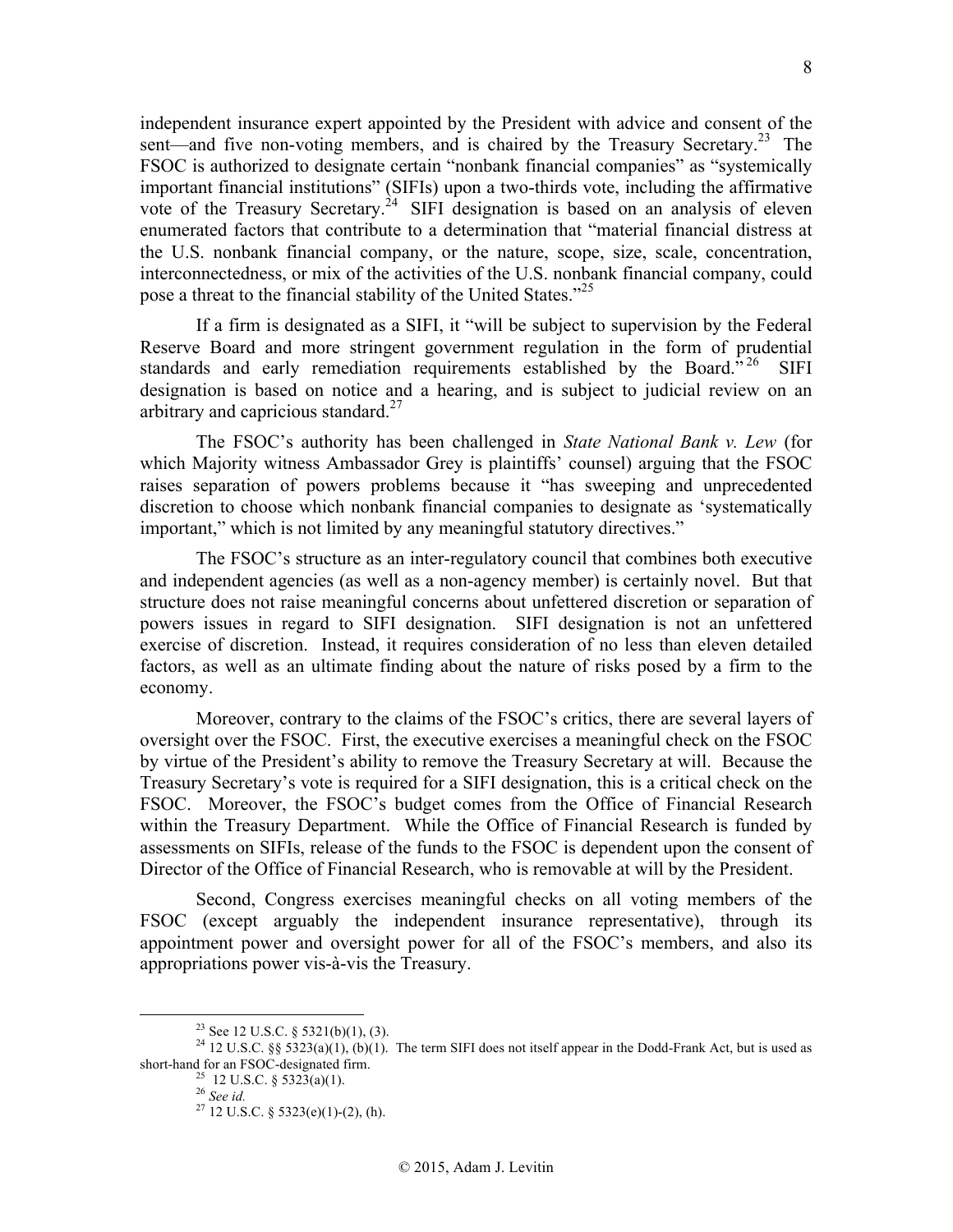Third, the FSOC's determinations are subject to judicial review. It is hard, then, to see how the FSOC has unconstrained power. In fact, the FSOC is subject to meaningful checks from all three branches of government.

To the extent that the FSOC's structure raises a true separate of powers problem it is in the form of the FSOC's veto power over CFPB rulemakings. The FSOC's veto power gives executive agencies the ability to veto the action of an independent agency, effectively depriving the independent agency of its independence. Not surprisingly, antiregulatory litigants have not complained about the appropriateness of the FSOC veto, as it does not serve their political ends.

The FSOC, like the CFPB, represents another permutation of the administrative state. But there is nothing that requires cookie-cutter administrative agency structures, and indeed, I would encourage Congress to continue experimenting with agency structures. Some structures may be more appropriate for certain regulated industries than others. In some cases it may make sense to create agencies that are more insulated from political pressure than in other cases. For example, if an agency regulates an industry that deals with consumers, there will be an inherent imbalance of political power in terms of lobbying the agency. Congress might well want to insulate such an agency from political pressure. On the other hand, if an agency regulates multiple competing parts of an industry, it might make sense to lean into politics and let there be a "fair fight" between equally matched interest groups (which might well cancel each other out).

In any event, novel administrative agency structures are not inherently unconstitutional, any more than the administrative state itself (as the title of this hearing provocatively suggests). More critically, I suspect that the complaints about the Dodd-Frank Act are not about the structure of administrative agencies, but about the fact of regulation itself. Would the plaintiffs in *State National Bank* be satisfied if all of the substantive powers of the CFPB and FSOC were exercised by an executive agency? I doubt it. Their beef is with regulation itself, not with the structure of the administrative state.

### *C. Orderly Liquidation Authority*

Title II of the Dodd-Frank Act authorizes the appointment of the FDIC as receiver of a failing "financial company." This is known as "Orderly Liquidation Authority" (OLA)—the authority to place a systemically significant non-bank financial institution into receivership.

To invoke OLA, two-thirds of the Federal Reserve Board and two-thirds of the FDIC Board must provide a written recommendation to the Treasury Secretary based on an evaluation of eight statutory factors.<sup>28</sup> The Treasury Secretary must then make seven findings regarding the need for invoking OLA prior to appointing the FDIC as receiver.<sup>29</sup> If the firm does not acquiesce to the receivership, the Treasury Secretary can petition the courts for an order appointing a receiver.<sup>30</sup> The Treasury Secretary's appointment of a receiver is subject to only limited and expedited judicial review, and the petition is required to be kept under seal, so creditors are not notified, lest the petition trigger a run

<sup>&</sup>lt;sup>28</sup> *See* 12 U.S.C. § 5383(a).<br><sup>29</sup> 12 U.S.C. § 5383(b).<br><sup>30</sup> 12 U.S.C. § 5832(a)(1).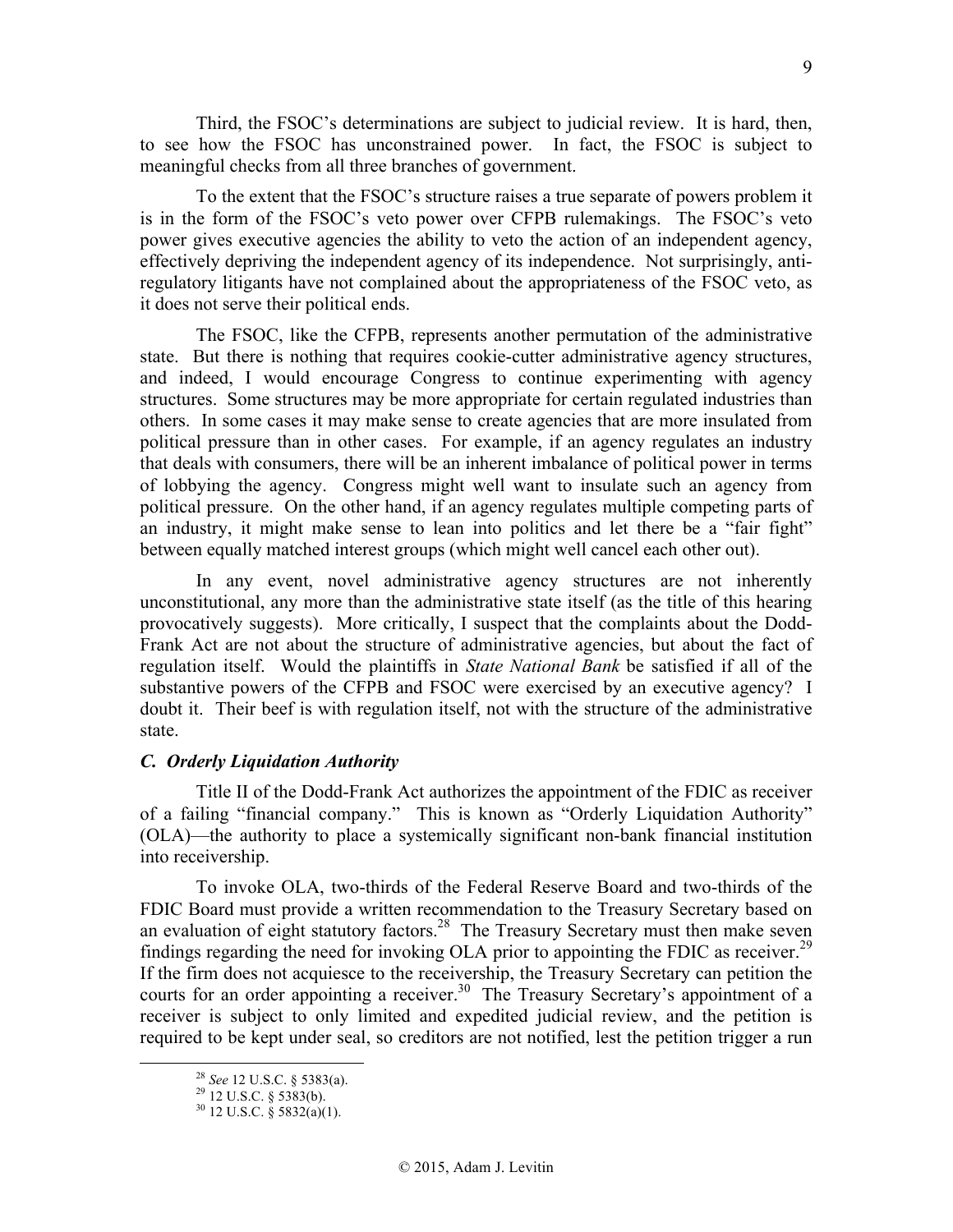on the firm.<sup>31</sup> As receiver under OLA, the FDIC has the same broad range of tools available to it as it does for bank receiverships.<sup>32</sup> There has yet to be a regulatory implementation of OLA, much less the actual use of OLA.

It is hard to see how OLA is possibly unconstitutional. Congress clearly had the power to enact it under either the Bankruptcy Clause or the Commerce Clause. The Bankruptcy Clause gives Congress the broad power to enact "uniform laws on the subject of Bankruptcies through the United States".33 That is precisely what OLA is—it is a statute that applies uniformly throughout the nation. Moreover, given that Orderly Liquidation Authority applies to a regulated industry, it effectively puts everyone on notice of special rules, which include judicial review, so there is no due process argument.

The arguments that have been raised against OLA's constitutionality are baseless and reflect complete unfamiliarity with bankruptcy law. First, the plaintiffs in *State National Bank v. Lew* argue that OLA violates the Bankruptcy Clause because it lets the FDIC both choose which companies will be subject to liquidation and what the treatment of creditors will be. This, the *State National Bank* plaintiffs, argue, is inconsistent with "uniform laws" $^{34}$ 

This argument should make any self-identified Originalist cringe. The *State National Bank* plaintiffs appear unaware that "uniform laws" is an established term of art with a well-documented historical context. It does not mean uniform treatment of debtors or uniform treatment of creditors. Instead, it refers to having uniform laws among the states, as opposed to state-specific bankruptcy laws, which presented a major federalism problem at the time of the Constitution's ratification because of states refusing to recognize each others' discharges of their citizens' debts. There is *no* debate whatsoever on this question within the scholarly community, and the entire Supreme Court has agreed on this reading.<sup>35</sup> Some basic legal research should have kept this specious argument out of the *State National Bank* plaintiffs' pleadings.

The *State National Bank* plaintiffs are particularly concerned with alleged arbitrary favoritism of certain creditors by the FDIC in an OLA receivership. Specifically, the plaintiffs allege that "as investors in the unsecured debt of financial companies, they were protected by the federal bankruptcy laws' guarantee of equal treatment of similarly situated creditors, and that OLA abridged that guarantee.<sup>356</sup>

The District Court dismissed this claim for lack of standing, as "holding of certain statutory rights does not amount to an inalienable property right under the Bankruptcy Code."<sup>37</sup> The District Court was correct in holding that a statutory right is not a property right. Were it otherwise, any amendment of the bankruptcy laws would be a taking. The

<sup>&</sup>lt;sup>31</sup> 12 U.S.C. § 5382(a).<br><sup>32</sup> 12 U.S.C. § 5390.<br><sup>33</sup> U.S. Const. Art. I, sec. 8, cl. 4.<br><sup>34</sup> State National Bank of Big Spring v. Wolin, Second Amended Complaint, No. 1:12-cv-01032-ESH (D.

D.D.C. Feb. 19, 2013), ¶ 11.<br><sup>35</sup> *See* Central Va. Community College v. Katz, 546 U.S. 356 (2006).<br><sup>36</sup> State National Bank of Big Spring v. Wolin, States' Memorandum in Opposition to Motion to Dismiss, No.<br>1:12-cv-01032-

 $^{37}$  State Nat'l Bank of Big Spring v. Lew, 958 F. Supp. 2d 127, 142 (D.D.C. 2013).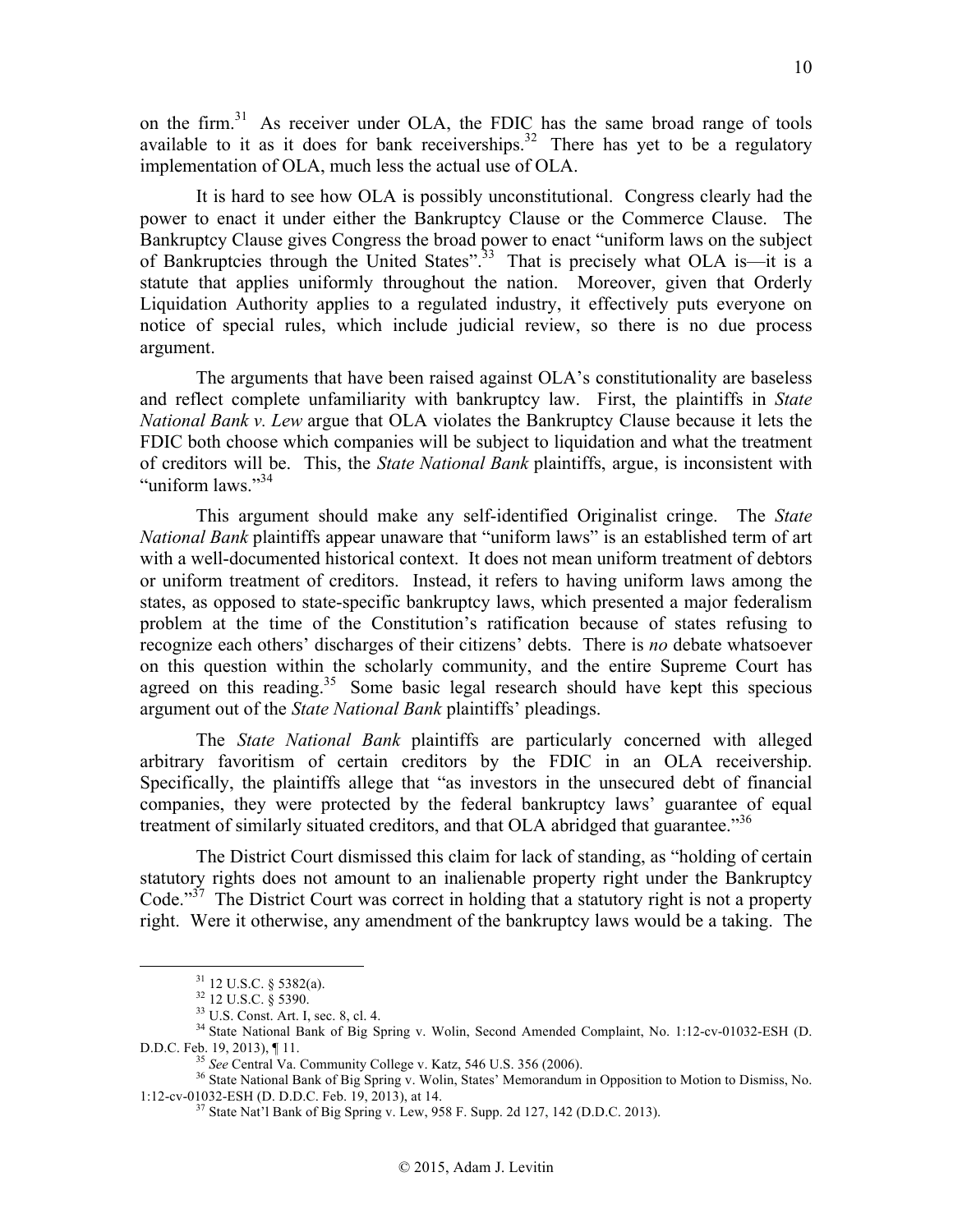Supreme Court has made clear that amendments to bankruptcy laws may be applied retroactively, at least as to unsecured creditors.<sup>38</sup>

But even if statutory rights could through some wishful alchemy be transformed into property rights, the *State National Bank* plaintiffs mischaracterize federal bankruptcy law. Federal bankruptcy laws do not guarantee equal treatment of similarly situated creditors. To suggest otherwise is an argument only someone with very superficial knowledge of bankruptcy law could concoct.

As an initial matter, to the extent that OLA represents a non-uniform bankruptcy law, then all of federal bankruptcy law is non-uniform and unconstitutional. There are multiple chapters of federal bankruptcy law, not all of which are available to all debtors. Chapter 7, Chapter 9, Chapter 11, Chapter 12, Chapter 13. These chapters have significant differences in their treatment of debtors and creditors. OLA represents just one more flavor of bankruptcy law, and the fact that it has not been codified by the National Archivist in Title 11 of the U.S. Code is constitutionally irrelevant.

Second, federal bankruptcy law guaranties the equal treatment of similar creditors only in a Chapter 7 liquidation.<sup>39</sup> There is no such requirement in Chapter 11. While Chapter 7 bankruptcy is usually thought of as the liquidation chapter of the Bankruptcy Code, Chapter 11 is also frequently used for liquidation. Thus, Lehman Brothers, Inc. and the holding companies of Washington Mutual and IndyMac were all Chapter 11 bankruptcies, even though there was no meaningful reorganization of any of those firms. Critically, a voluntary bankruptcy filing gets to choose the applicable Chapter of the Bankruptcy Code, and because of issues like retention of control of the firm and of attorney-client privilege, as well as attorney compensation, Chapter 11 is often the preferred Chapter for liquidations.

Chapter 11 requires that a plan provide at least as much for a creditor as in a hypothetical Chapter 7 liquidation.<sup>40</sup> But that is not the same as requiring equal treatment. It just sets a floor for recoveries. For Chapter 11, the Bankruptcy Code requires that creditors' claims be classified $41$  and that each class contain only substantially similar claims,<sup>42</sup> which must receive identical treatment.<sup>43</sup> The Code does not itself require that all similar claims be placed in the same class, although some Circuits have interpreted the Code to so require.<sup>44</sup> But this requirement has never been interpreted as requiring all unsecured creditors to be in the same class. At most, the Bankruptcy Code prohibits "unfair discrimination" in the context of a Chapter 11 "cramdown" plan.<sup>45</sup>

For both Chapter 7 and Chapter 11 bankruptcies, the Bankruptcy Code are filled with provisions that effectively shift the priority of similarly situated creditors, be they exceptions to the automatic stay for certain creditors, or cure requirements for assuming executory contracts, as well as non-Code practices like critical vendors motions, cross-

<sup>&</sup>lt;sup>38</sup> U.S. v. Sec. Indus. Bank, 459 U.S. 70 (1982).<br>
<sup>39</sup> 11 U.S.C. § 726(b).<br>
<sup>40</sup> 11 U.S.C. § 1129(a)(7).<br>
<sup>41</sup> 11 U.S.C. § 1123(a)(1).<br>
<sup>42</sup> 11 U.S.C. § 1122(a).<br>
<sup>43</sup> 11 U.S.C. § 1122(a).<br>
<sup>43</sup> 11 U.S.C. § 1123(a)(4).<br>

 $45$  11 U.S.C. § 1129(b).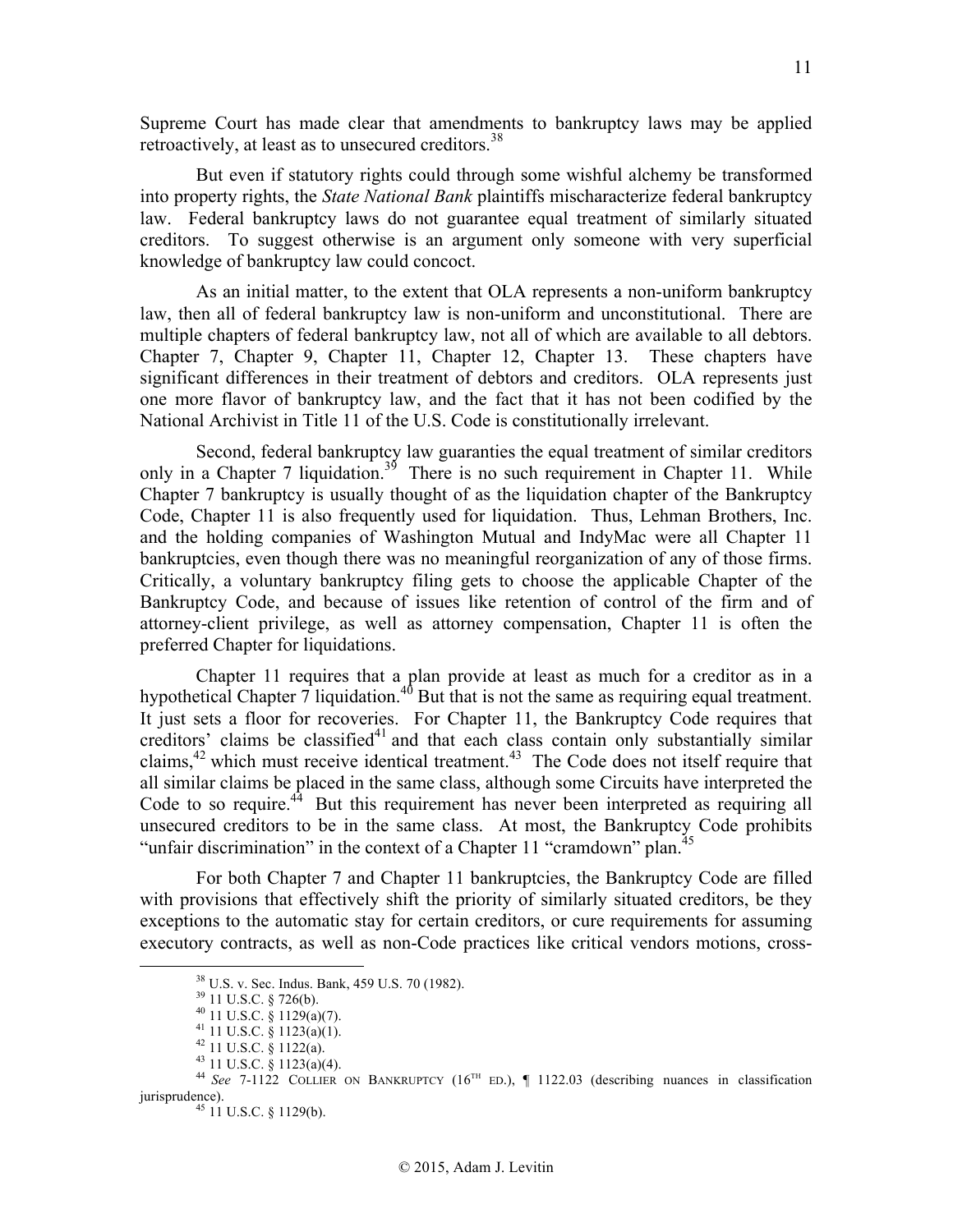collateralized financing, and roll-up financing that effectively prioritize certain creditor's claims. Additionally, trustees in bankruptcy exercise considerable discretion about whether to file claims objections or pursue avoidance actions, all of which affect distributions. In short, the idea that bankruptcy guaranties equal treatment of creditors is a fantasy world vision of bankruptcy that could only be concocted by attorneys not wellversed in bankruptcy law.

The best case against the constitutionality of the OLA relates to the limited and expedited judicial review, but there is undeniably judicial review of the appointment of the FDIC as a receiver. It is review under a very forgiving standard,  $46$  but it is within Congress's power to set the standard for judicial review; were it otherwise the entire Administrative Procedures Act and other acts would not stand.<sup>47</sup> Title II also provides for a default judgment for the Treasury Secretary if a ruling is not issued within 24 hours.<sup>48</sup> While this is a tight time-frame, it is appropriate for the urgency of the issue, and again within the scope of Congressional power to set deadlines for default judgments, as Congress does for the Federal Rules of Civil Procedure. OLA provides for due process, even if it is not as much process as some might like.

Moreover, but for OLA, such distressed financial firms would likely file for bankruptcy. But bankruptcy law hardly helps the concerns of the *State National Bank*  plaintiffs. Bankruptcy law rarely allows for interlocutory judicial review, rendering many issues moot, and bankruptcy law specifically provides that certain key transactions, such as financing agreements and asset sales cannot be reversed even if successfully appealed.<sup>49</sup> Moreover, bankruptcy law does not even require that creditors be notified about motions, and emergency motions are often granted ex parte. While many Bankruptcy Code provisions reference "after notice and a hearing," the Code defines "notice and a hearing" as requiring only whatever notice and an opportunity for a hearing "as is appropriate in the particular circumstances" and "authorizes an act without an actual hearing if such notice is given properly and if … there is insufficient time for a hearing".<sup>50</sup>

There is good reason to be concerned about what the regulatory implementation of OLA will look like.<sup>51</sup> But the problems with OLA are policy problems, not constitutional ones.

## **II. THE BENEFITS OF THE DODD-FRANK ACT**

The Dodd-Frank Act, like all legislation, creates winners and losers. The winners are American families, the real economy, and small financial institutions. American families are protected from predatory financial practices. The real economy is protected from being pulled down by excessive risk-taking from the financial sector. And small financial institutions gain a competitive leg up on larger ones because of the Dodd-Frank Act. This is not to say that the Dodd-Frank Act is perfect. There are places where the

<sup>&</sup>lt;sup>46</sup> 12 U.S.C. § 5382(a).<br><sup>47</sup> *See* 5 U.S.C. § 706. *See also* Veterans Judicial Review Act, 38 U.S.C. § 7261(a)(4).<br><sup>48</sup> 12 U.S.C. § 5382(a)(1)(A)(v).<br><sup>49</sup> 11 U.S.C. § 363(m), 364(e).<br><sup>50</sup> 11 U.S.C. § 102(1).<br><sup>51</sup> *See,* July 16, 2015.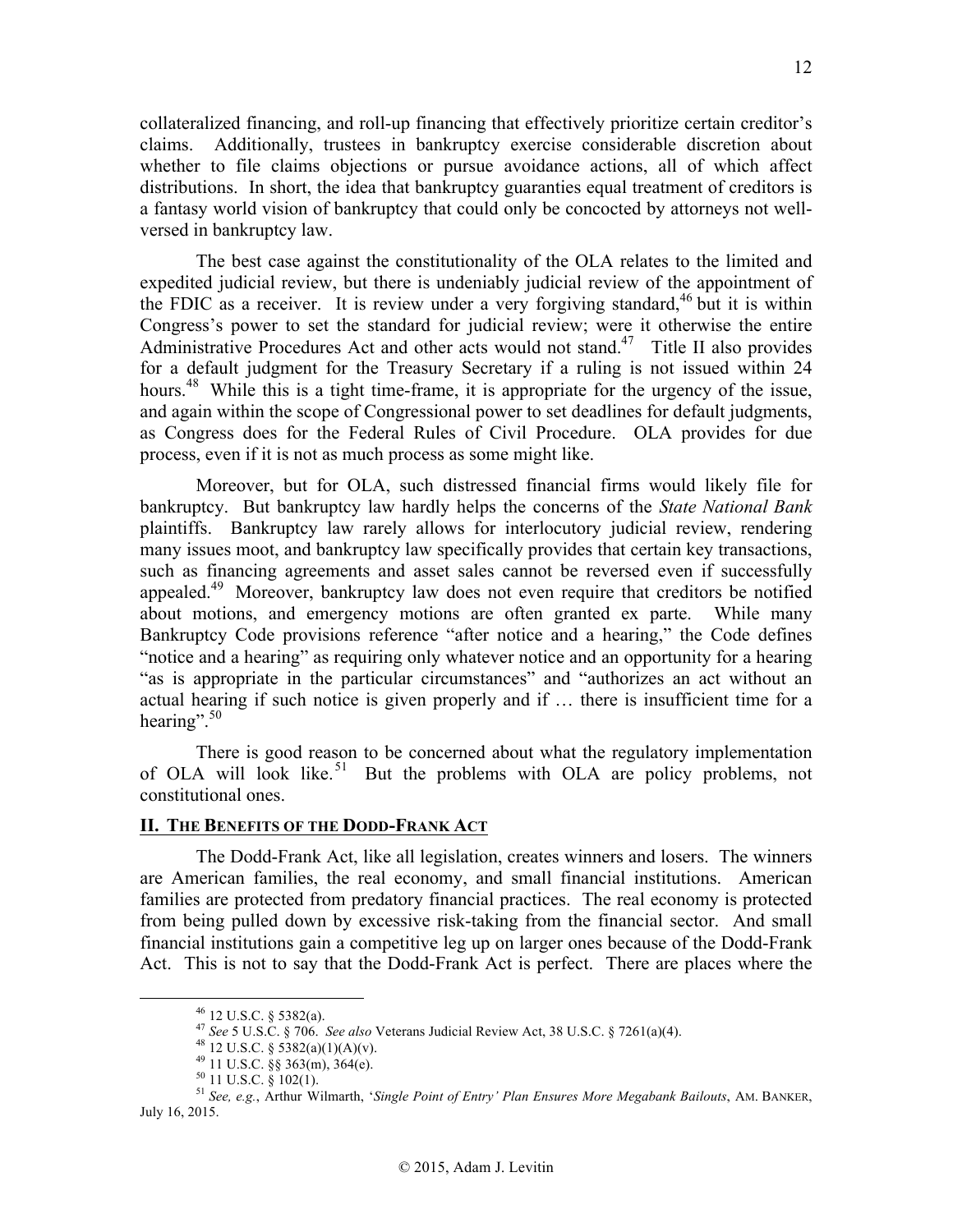Dodd-Frank Act should have gone farther, places where it might have erred in particular policy judgments, and most critically, sectors of the financial economy it did not address at all, like repo markets.

The American economy has benefitted tremendously from the Dodd-Frank Act through enhanced financial stability. While there work remains to be done, provisions like the Title XIV ability-to-repay mortgage rules, the creation of the FSOC, and the promulgation of Orderly Liquidation Authority are all important steps toward protecting the real economy against the spillover effects from a financial sector collapse like in 2008-2009. It is easy to overlook these benefits—nobody notices when there isn't a crisis—but part of the reason we are not repeating 2008-2009 is because of the Dodd-Frank Act.

American families have also benefitted from the creation of the CFPB. The CFPB's actions have resulted in safer and more sustainable consumer financial products and practices in the mortgage and credit card space, and other financial products are soon to be addressed. The CFPB has also taken enforcement actions that have cracked down on illegal marketing, billing, and debt collection practices. The results have been remarkable. In the CFPB's first four years it has obtained over \$11 billion in consumer relief through enforcement and supervisory actions, including \$2.6 billion in restitution and \$7.5 billion in principal reductions, cancelled debts, and other relief.<sup>52</sup> These actions have benefitted over 18.8 million consumers.<sup>53</sup> These recoveries are even more remarkable given that they include a period of time when the CFPB was still ramping up its staffing and finding its sea legs, and do not include pending actions.

In contrast, all of the federal bank regulators combined—the Federal Reserve, FDIC, OCC, OTS, and NCUA—plus the Federal Trade Commission achieved less than a billion in consumer relief over the decade prior to the operation of the CFPB despite these agencies having the very same power as the CFPB to prohibit unsafe and deceptive acts and practices.

The CFPB's activities, however, are not confined to enforcement actions. The CFPB is the only federal financial regulator to finish all of its Dodd-Frank Act rulemakings on time. The CFPB has launched the first-ever program of supervision over non-banks in the consumer financial services marketplace, including credit reporting agencies, debt collectors, money transmitters, student loan servicers, and nonbank auto lenders.

The CFPB has also developed innovative informational tools to help consumers with the financial shopping process. Its Know-Before-You-Owe homeownership website, its Paying for College website, and its AskCFPB compendium of common financial questions are free, clear, and unbiased sources of information for consumers. Moreover, because of the complexity of American financial terminology, the CPFB has taken care to ensure that its resources are available to Spanish speakers through its CFPB en Español website that carefully translates complicated financial idioms (e.g., "balloon mortgage") into Spanish.

13

 <sup>52</sup> CFPB, Consumer Financial Protection Bureau by the Numbers, July 21, 2015, *at* http://files.consumerfinance.gov/f/201507\_cfpb\_factsheet-by-the-numbers.pdf. <sup>53</sup> *Id.*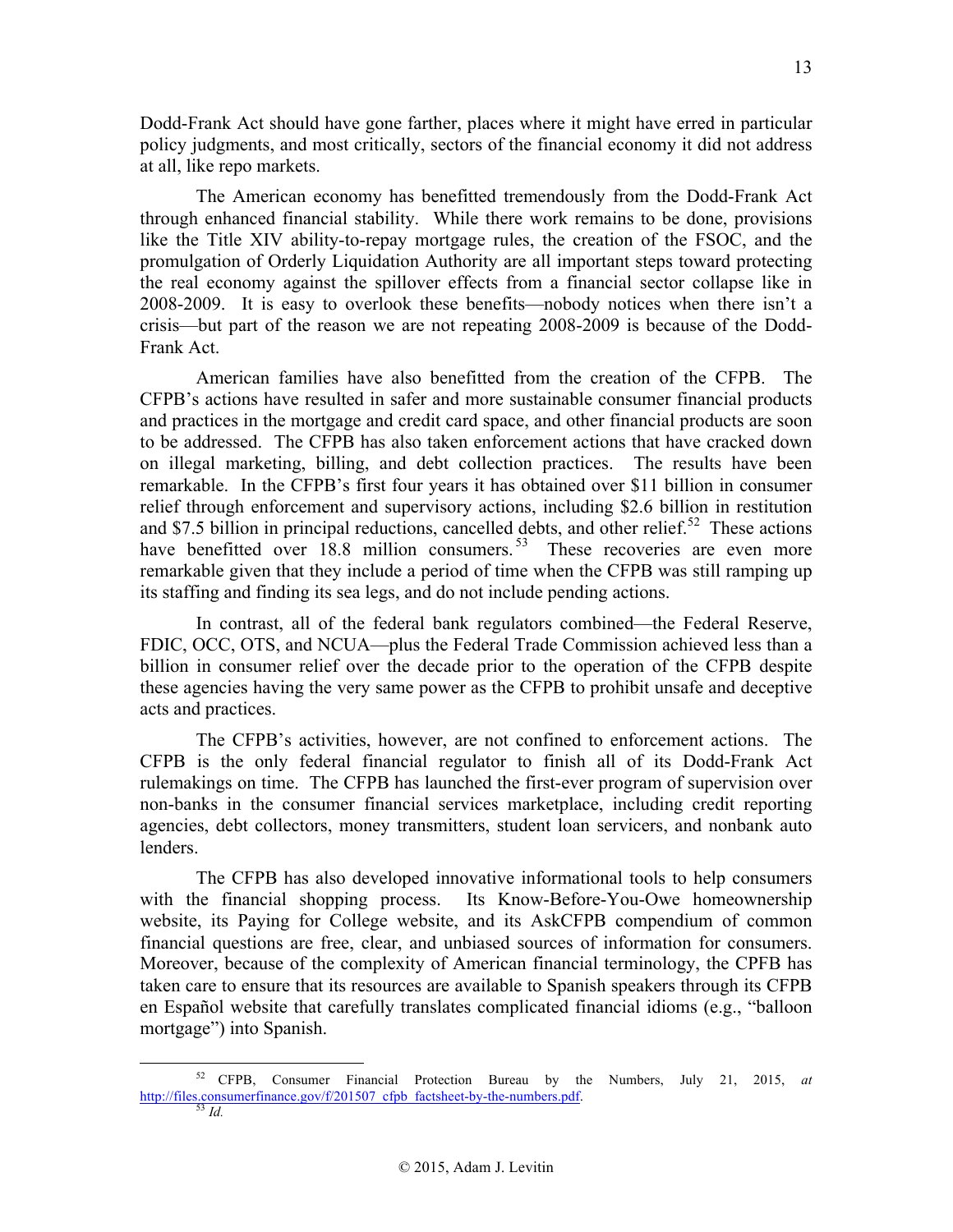The CFPB has also worked to improve financial disclosures both through voluntary initiatives and through regulation. Better disclosures help consumers make better financial decisions for themselves and are key to an efficient market. The CFPB's Financial Aid Shopping Sheet has been voluntarily adopted by thousands of colleges and universities, enabling students to get apples-to-apples comparisons of financial aid offers. And the pending TILA-RESPA integrated mortgage disclosures are so good that they have been called "a home run" by one commentator with long mortgage industry experience.<sup>54</sup> When was the last time another financial regulator's work product was called a "home run"? When the FTC and Federal Reserve Board attempted to reconcile the TILA and RESPA disclosures, the result was so unsatisfactory that Congress tasked the CFPB with redoing the work.

Additionally, the CFPB has launched a consumer complaint database that serves as an important market intelligence for the Bureau. Since launched, the Bureau has received over  $650,000$  complaints,<sup>55</sup> an indication that work remains to be done in the consumer financial marketplace.

The impetus behind the creation of the CFPB was the recognition that meaningful consumer financial protection requires a motivated and unconflicted regulator with authority over the entire consumer financial space. That is what the CFPB is, and it is already paying dividends in terms of better financial security for consumers. The CPFB is still an incredibly young agency, but it has already shown energy, initiative, and results that surpass all of the other federal financial regulators.

## *Benefits for Community Financial Institutions*

Finally, one of the biggest beneficiaries of the Dodd-Frank Act have been community banks. Community banks are generally defined as depositories with less than \$10 billion in assets.<sup>56</sup> By this measure, almost all depositories in the United States are considered community banks. Of the 6,509 depositories in the United States only 109 have over \$10 billion assets, so there are 6,400 community banks in the United States.

Community banks play an important role in the American financial system: they are key sources of credit in small business and commercial real estate lending, they tend to pride themselves on more personalized customer service and products, and they are often deeply engaged with the civic fabric of their communities. The health of community banks is also important for preserving choices for consumers in the financial products market place.

Community banks have been ailing for some time. The number of community banks in the United States has fallen nearly in half over the last decade. As Figure 1

<sup>&</sup>lt;sup>54</sup> Mark Greene, "Know Before You Owe" Has One Major Flaw, Forbes.com, July 19, 2015, *at* http://www.forbes.com/sites/markgreene/2015/07/19/know-before-you-owe-has-one-major-flaw/.

<sup>&</sup>lt;sup>55</sup> CFPB, Consumer Financial Protection Bureau: Helping Consumers Help Themselves, July 15, 2015, *at* http://files.consumerfinance.gov/f/201507\_cfpb\_factsheet-helping-consumers-help-themselves.pdf. <sup>56</sup> While \$10 billion in assets is the commonly used threshold, it is unreasonably high and includes

institutions that cannot reasonably be considered community banks. To give a sense of perspective, \$10 billion in assets is more than the entire endowment of the University of California system or University of Michigan. It is also greater than the annual revenue of the entire National Football League. A more reasonable threshold for what constitutes a community bank would be under \$1 billion (or perhaps \$2 billion) in assets. As of the end of 2014, there were 580 U.S. depositories with between \$1 billion and \$10 billion in assets.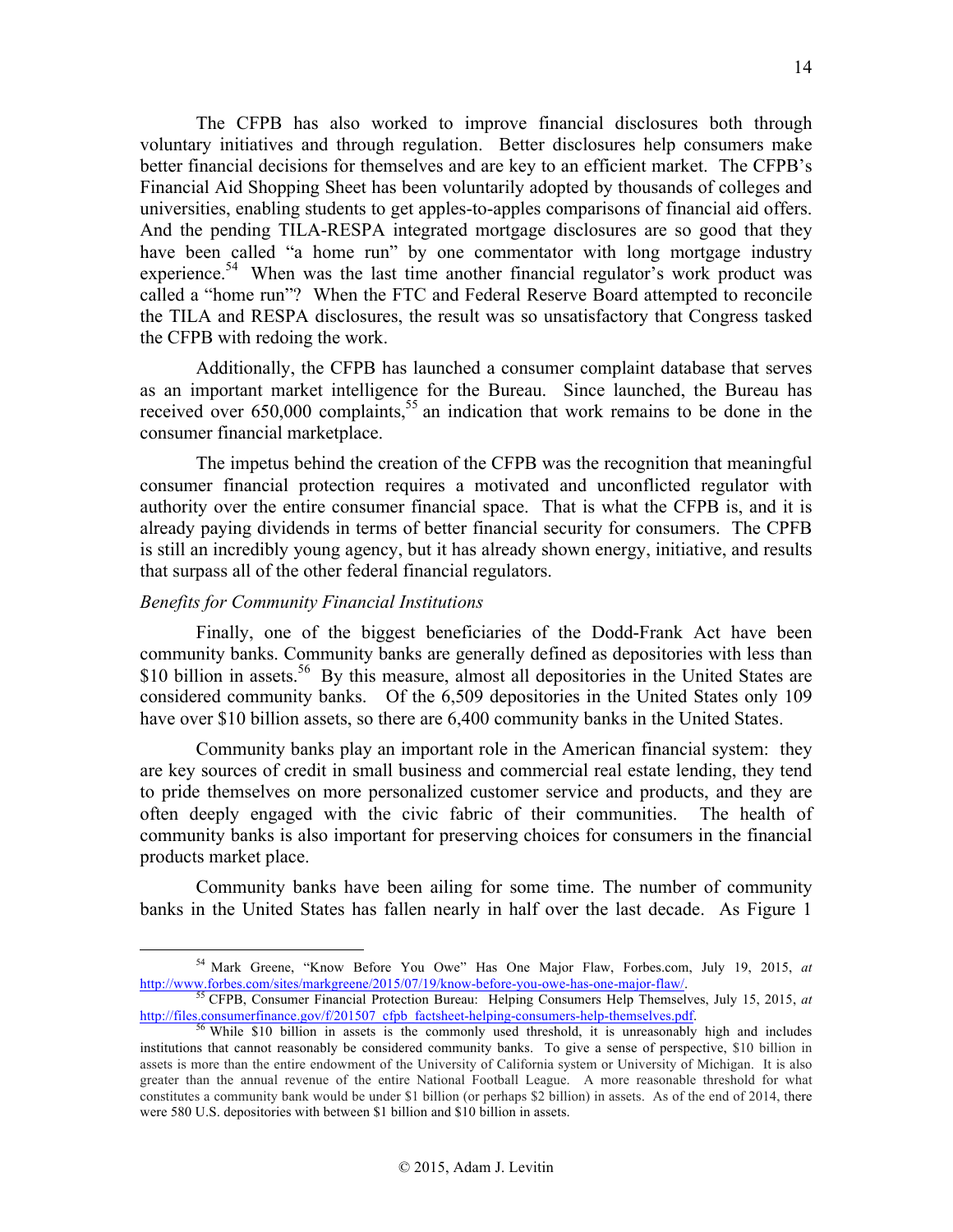(below) shows, this is the continuation of a long-term trend. In 1992 there were nearly 14,000 depositories in the United States, virtually all of which were community banks. Many small financial institutions failed during the savings and loan crisis, and the removal of interstate branch banking restrictions in 1994 encouraged bank mergers and the emergence of megabanks. Community banks continue to fail, be gobbled up by larger banks, or more rarely grow out of being community banks.<sup>57</sup> For the past twentytwo years nearly 300 community banks have disappeared annually at a remarkably steady rate.



**Figure 1. Number of Depositories in United States, 1992-2014<sup>58</sup>**

None of the problems of community banks has anything to do with the Dodd-Frank Act, the CFPB or the post-financial crisis consumer financial protection reforms. Community banks' problems are structural and long-standing; they pre-dated the CFPB's existence (much less the key CFPB regulations, which only became effective in January 2014) by decades. There is zero evidence that the CFPB's regulations have been harming community banks. The CFPB and post-financial crisis reforms have actually given community banks a leg up by putting a friendly thumb on the regulatory scale.

Community banks already receive significant relief from consumer finance regulation. Indeed, as an initial matter, it is important to recognize that absent regulatory intervention community banks would not exist in the first place.

The existence of community banks in the United States is a legacy of historic interstate branch banking restrictions, which were repealed in 1994. The United States has nearly 6,000 depository institutions. Only around 100 of those institutions have more

 $57$  While community banks' share of total banking system assets is shrinking, their total size is actually growing. This is consistent with a more optimistic view that community banks are reasonably healthy, but that large banks continue to enjoy economies of scale and too-big-to-fail benefits.<br><sup>58</sup> FDIC Statistics on Depository Institutions (year end figures). The slope of the line has a coefficient of -

<sup>295,</sup> with a  $r^2$  of over 95%, meaning it is very close to a straight line.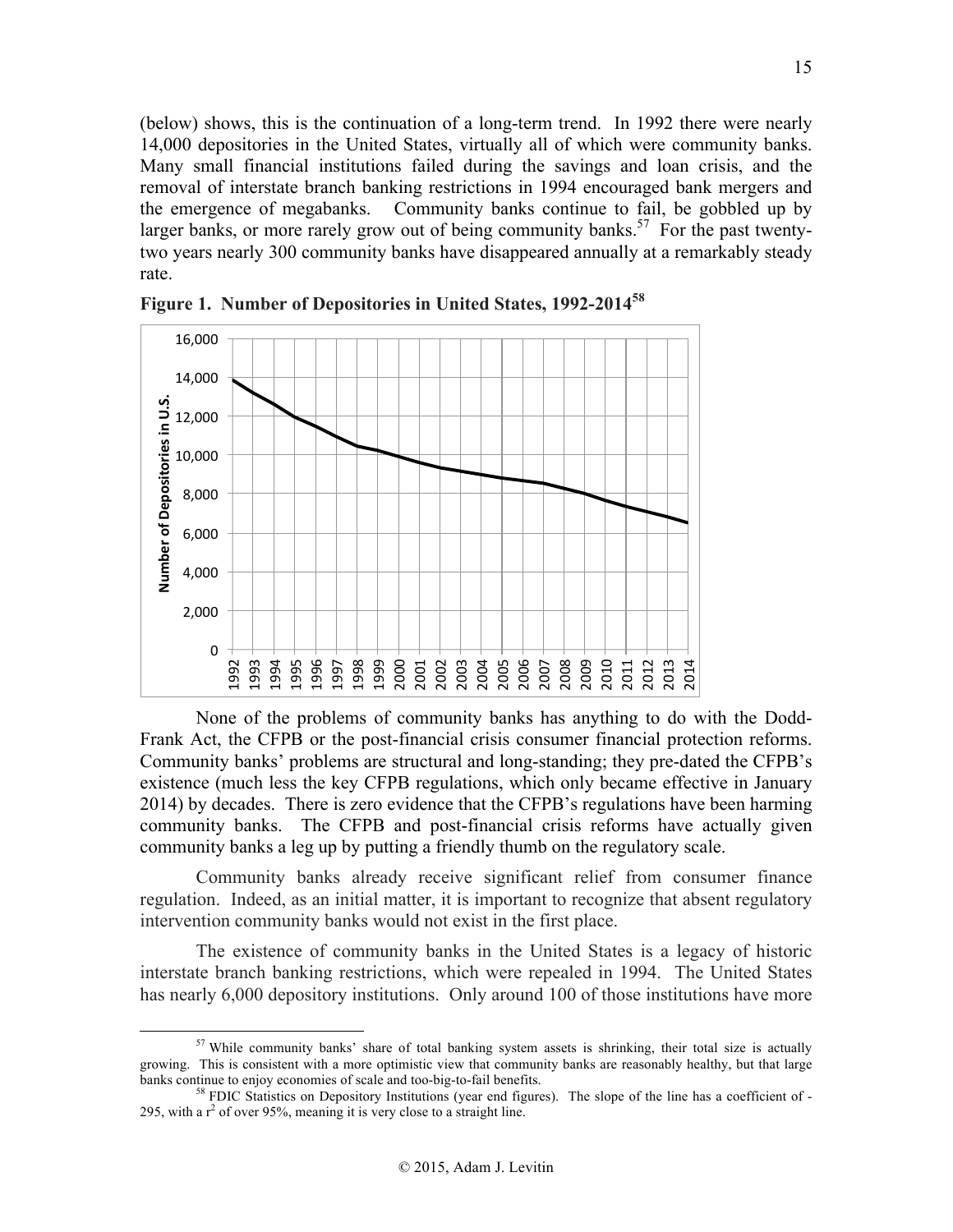than \$10 billion in assets, which is the cut-off typically used for defining "community" banks. In other words, virtually all U.S. depositories are community banks, and most of those depositories have under \$1 billion in assets. No other country in the world has as many depositories as the United States by a couple of orders of magnitude. What we are witnessing now in the consolidation of the banking industry is the mean reversion one would expect absent restrictions on interstate branch banking.

Even today, regulation helps support the community banking industry. Absent FDIC insurance, depositors would never use small institutions instead of large ones banks like the State National Bank of Big Springs—simply would not exist but for regulation. And merger approval requirements and entry restrictions help protect the community banking business.

The Dodd-Frank Act codifies special solicitude for community banks through several provisions:

- Community banks are exempt from the Durbin Interchange Amendment's debit card fee regulation.<sup>59</sup> This gives community banks a significant competitive advantage over megabanks, by allowing them to receive higher interchange fees than the megabanks.
- All financial institutions with less than \$10 billion in assets are exempt from examination and enforcement actions by the CFPB. $^{60}$  There are only 147 banks and credit unions that are subject to CFPB examination and enforcement.<sup>61</sup> Instead, smaller banks and credit unions are examined and subject to enforcement by their regular prudential regulators. This means that community banks have to deal with fewer examinations and are not subject to the scrutiny of a dedicated consumer protection agency.
- In addition to the regular notice and comment requirements of the Administrative Procedures Act, the CFPB is required to go through a special rulemaking process under the Small Business Regulatory Enforcement Fairness Act when it promulgates rules that will affect small businesses, including community banks.<sup>62</sup> The SBREFA process lets small businesses comment on proposed rules when they are in an early stage, before the "train has left the station."

The CFPB has also codified special provisions for community banks in its regulatory implementations of the Dodd-Frank Act, even though it is not required to do so. The CFPB has built in numerous exceptions for smaller financial institutions to its rule:

<sup>&</sup>lt;sup>59</sup> 15 U.S.C. § 1693o-2(a)(6).<br><sup>60</sup> 12 U.S.C. §§ 5515, 5516(d).<br><sup>61</sup> CFPB, Consumer Financial Protection Bureau by the Numbers, July 15, 2015, *at* http://files.consumerfinance.gov/f/201507\_cfpb\_factsheet-by-the-numbers.pdf.  $62$  5 U.S.C. §§ 603(d), 609(d)(2).

<sup>16</sup>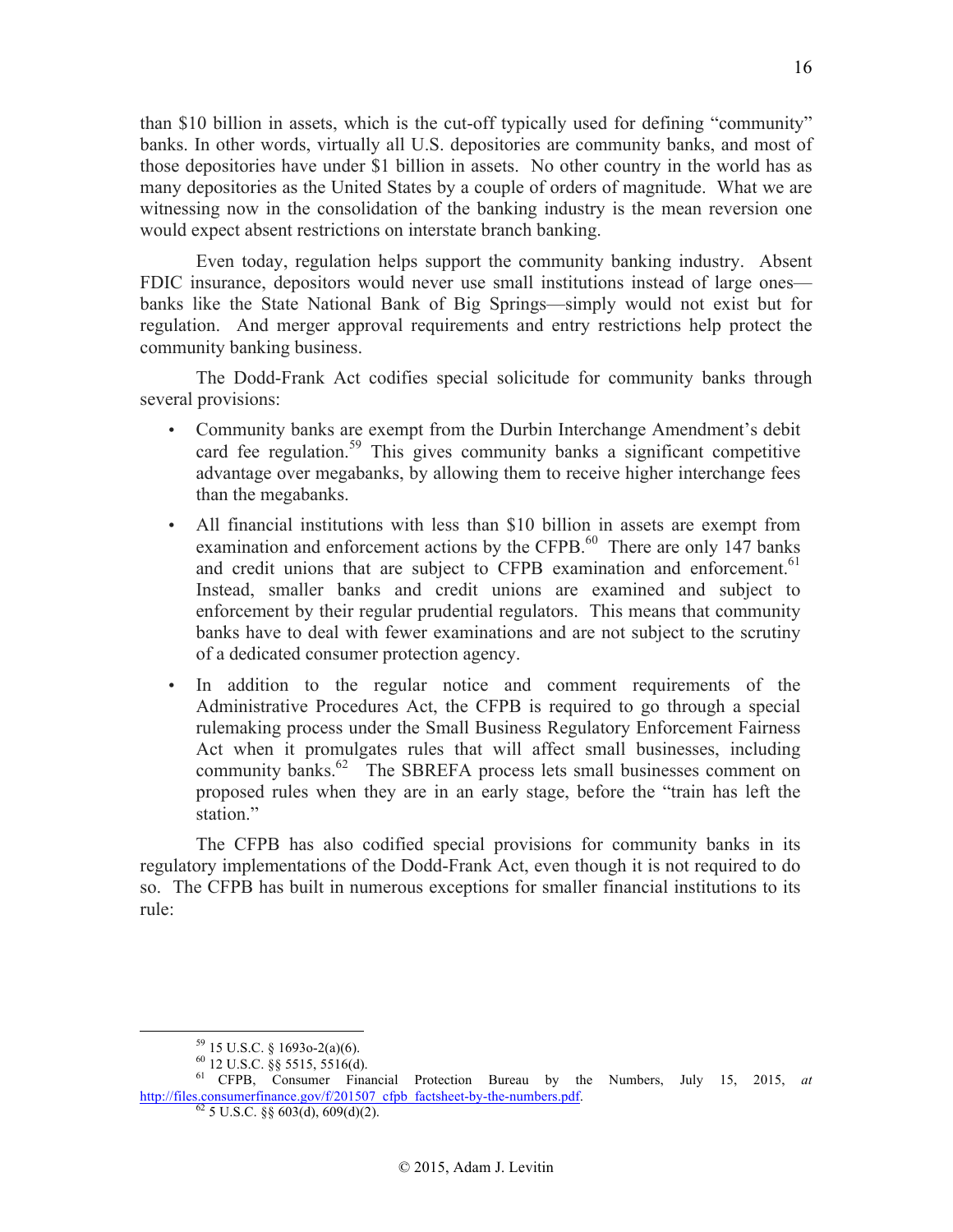- Small creditors (with less than \$2 billion in assets) can make mortgage loans at APRs 200 basis points (2%) higher than larger creditors and still qualify for the absolute safe harbor to the Ability to Repay Rule.<sup>63</sup>
- Small creditors (with less than \$2 billion in assets) that originate less than 500 mortgage loans per year can qualify for the absolute safe harbor to the Ability to Repay Rule for the loans they retain on portfolio even if those loans have debt-toincome ratios above  $43\%$ .<sup>64</sup> If these loans are held in portfolio for three years, they retain their safe harbor even if subsequently sold to another small creditor.<sup>65</sup>
- Small creditors (with less than \$2 billion in assets) that operate predominantly in rural and underserved areas are exempt from the requirement of maintaining escrow accounts for high-cost mortgages.<sup>66</sup>
- Small creditors (with less than \$2 billion in assets) in rural and underserved areas are exempt from the prohibition on high-cost balloon loans.<sup>67</sup>
- Small creditors in rural and underserved areas may until 2016 make balloon mortgages that qualify for the safe harbor from the ability-to-repay rule.<sup>68</sup>
- Implementation of balloon payment limitations is delayed for two-years (until 2016) for all small creditors (with less than \$2 billion in assets) irrespective of whether they operate predominantly in rural or underserved areas.<sup> $69$ </sup>
- Loans made against rural properties are not subject to the same rules regarding appraisals for high-cost mortgage loans.<sup>70</sup>
- Small mortgage servicers are exempted from the Truth in Lending Act requirement of periodic statements.<sup>71</sup>
- Small servicers are exempted from most of the Real Estate Settlement Procedures Act loss mitigation requirements (other than prohibition on commencing foreclosure until 120 days delinquency)
- Entities that handle 100 or fewer remittances per year are exempt from the Remittance Rulemaking under Regulation E under the Electronic Fund Transfers Act.  $72$

CFPB has also proposed rules that would expand the definition of "rural" creditor and as well as increase the small creditor debt-to-income exemption from 500 loan originations to 2,000 loans sold annually (and unlimited originations).<sup>73</sup>

<sup>&</sup>lt;sup>63</sup> 12 C.F.R. § 1026.43(b)(4), (e)(5).<br>
<sup>64</sup> 12 C.F.R. § 1026.43(e)(5)(i); 1026.35(b)(2)(iii)(B)-(C).<br>
<sup>65</sup> 12 C.F.R. § 1026.43(e)(5)(ii)(A).<br>
<sup>66</sup> 12 C.F.R. § 1026.35(b)(2)(iii).<br>
<sup>67</sup> 12 C.F.R. § 1026.43(e)(6).<br>
<sup>68</sup> 1